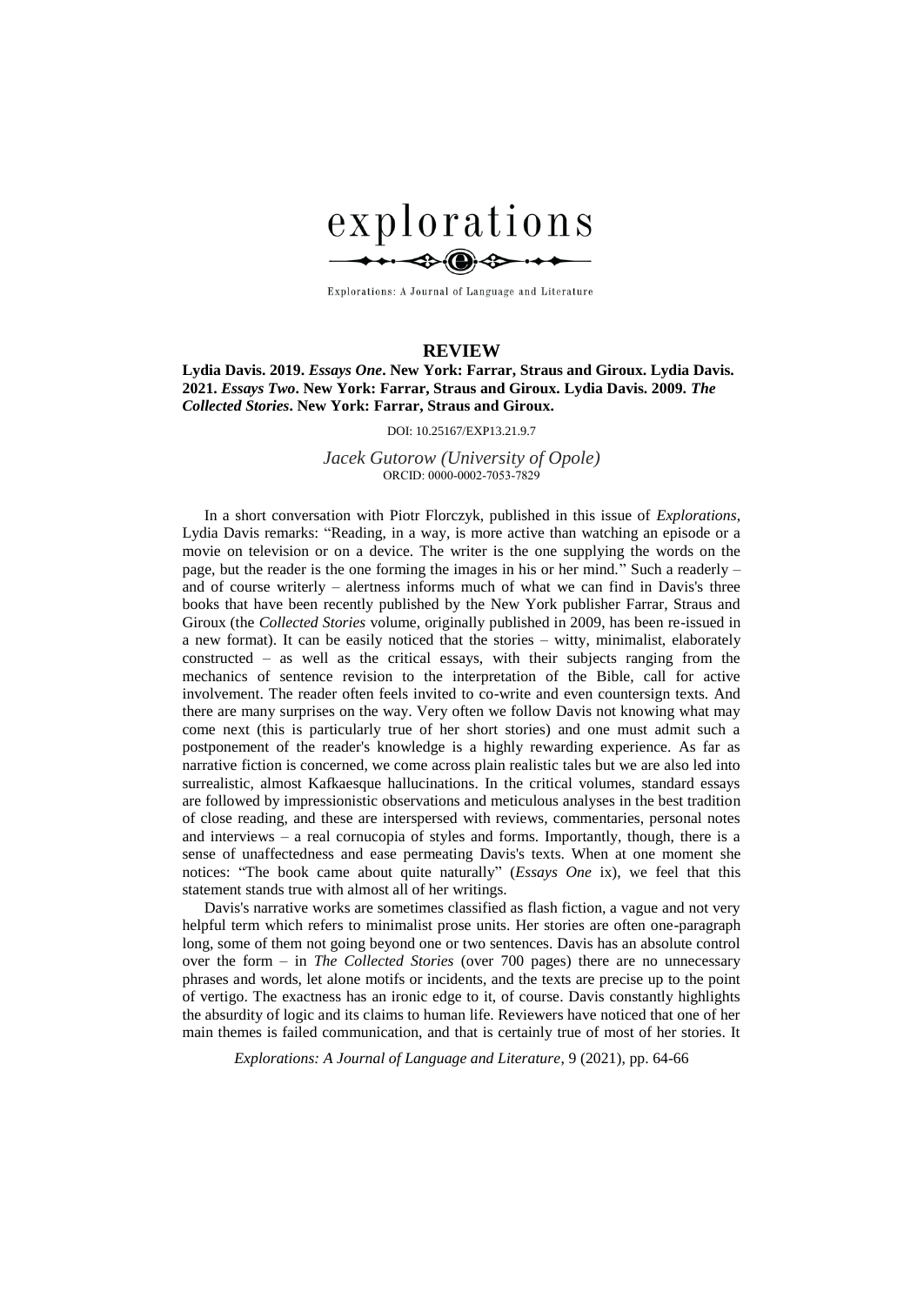might be added that communication problems are also linguistic and point to a palpable tension between grammar and passion. The friction is felt everywhere in Davis's stories. She likes to begin with a simple motif and let it be modified by means of repetitions and slight variations which gradually exhaust and undo the rationale of a story – in the end we are often left with the inert (and precise) movement of words, images and incidents that either vanish into thin air or take us back to the point of departure. The narratives – all dealing with everyday situations, ostensibly trivial and insignificant – move between despair and irony. They are open-ended and ambivalent. The repetitiveness and farcical pseudo-seriousness may remind some readers of Beckett's novels and short stories. Like Beckett (especially the Beckett of *Watt* and the novelistic trilogy), Davis manages to demonstrate how logical arguments turn against themselves, with an abyss of absurdity lurking from behind transparent sentences and conclusions.

Beckett is just one of many literary masters mentioned by Davis. In the two critical collections there are passages devoted almost entirely to literary and artistic influences. Indeed, both volumes contain lists of authors and painters whose works were important to the American writer and opened her to other voices, tones and idiolects. This is a fascinating read. Four of the texts in *Essays One* are subtitled "Forms and Influences" and constitute a kind of intellectual and imaginative self-portrait of the artist as a teenager and a young woman. We have glimpses of Davis's childhood and youth interspersed with accounts of her first attempts at writing narrative fiction and immersing herself in the works of such authors as Hemingway, Kafka or Bernhardt – I'm choosing the names almost at random as the list is quote long and includes (for instance) contemporary American poets, French prose writers translated by Davis into English and some authors most of us have never heard of. In the first volume there are also interesting essays about visual artists: Joan Mitchell (Davis concludes the text with a praise of art as the realm of the "unexplained and unsolved"), Joseph Cornell (the artist whose mesmerizing boxes bring to mind some of Davis's one-paragraph stories), Alan Cote and, surprisingly, several Dutch photographers whose pictures are analyzed in detail and with contagious vigor. At one moment Davis depicts contemporary paintings as products of the artists' exploring sensibilities: "the painting changes, becomes active in determining its own evolution, refuses certain solutions, suggests others, evolves in unexpected directions" (*Essays One* 273). This reads as a credo and a manifesto, and it is quite possible that Davis describes here her own idea of writing as an imaginative enterprise.

*Essays Two* is thematically more unified than the first volume (although it is still varied in terms of tone and form). With the exception of the last text, a collection of loose vignettes on the history and cultural diversity of the city of Arles, the book deals almost solely with the art and craft of literary translation. At the beginning of the opening essay "Twenty One Pleasures of Translating (and a Silver Lining)" Davis writes: "I have had two literary occupations, and preoccupations, all my adult life, both evidently necessary to me, each probably enhancing the other—writing and translating. And this is one of the differences between them: in translation, you are writing, yes, but not only writing—you are also solving, or trying to solve, a set problem not of your own creation. The problem can't be evaded, as it can in your own writing, and it may haunt you later" (5). The puzzle-like aspect of literary translation is examined throughout the subsequent texts in the volume (the haunting element is there, too). Davis's are celebrated translations of several French classics from Flaubert (*Madame Bovary*) to Proust and Michel Leiris, and in her essays she concentrates on these authors. We have also very interesting and